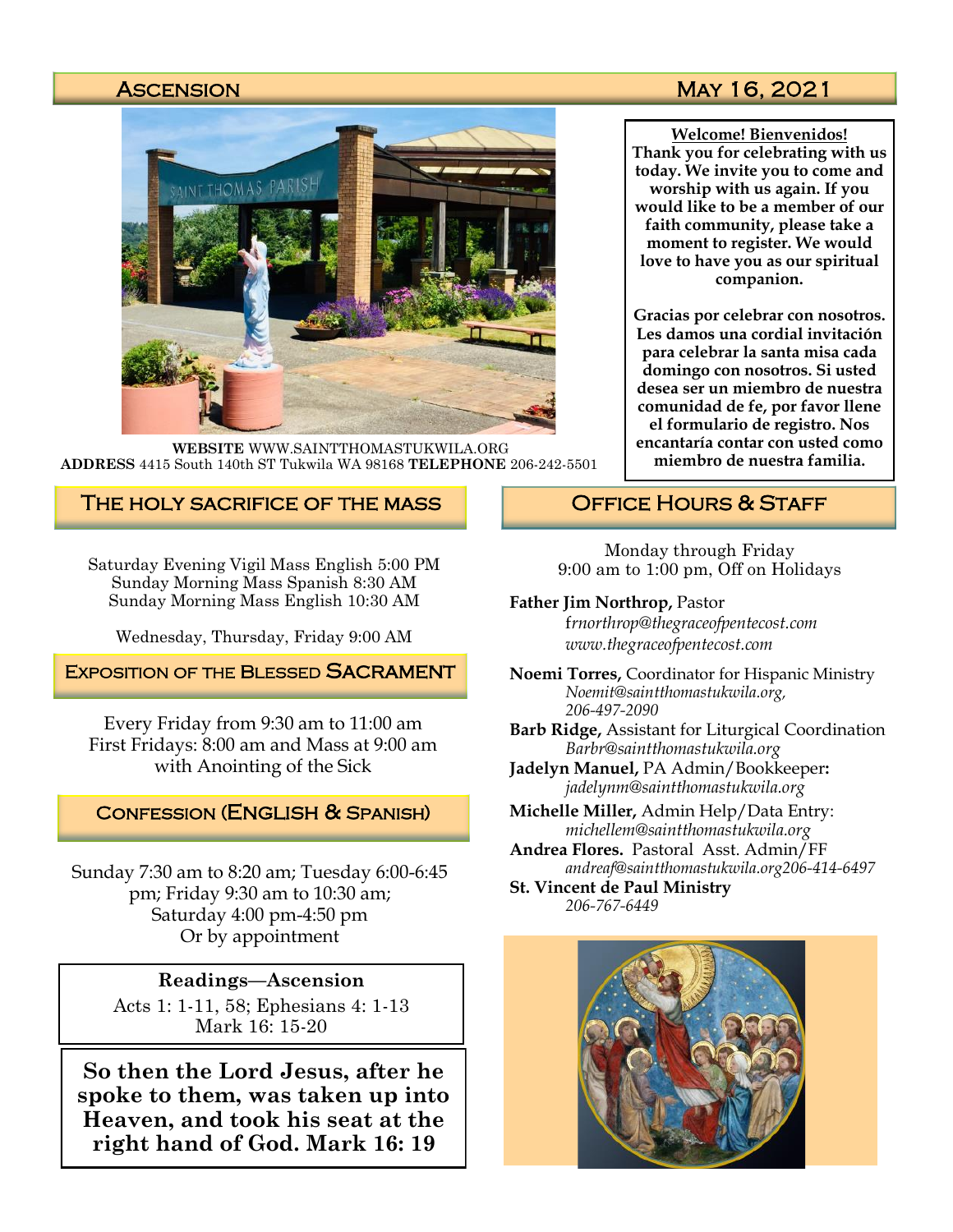### **5 Facts about St. Vincent de Paul Spent the first 20 years of his life seeking fame and wealth.**

Vincent de Paul was born to a peasant family in France in 1580. His early life was spent attempting to escape his humble roots.

#### **Did not found the Society of St. Vincent de Paul.**

The Society of St. Vincent de Paul was not founded until more than 150 years after St. Vincent's death. When Frederic Ozanam founded the Society, he named it after St. Vincent de Paul.

#### **Was captured by pirates.**

In 1605, while travelling, he was captured by pirates, who brought him to Tunis in Northern Africa. He was sold into slavery and he remained a slave for two years. With freedom he devoted the rest of his life to the service of the poor.

#### **Was a community organizer.**

It was not uncommon for people who were unable to find work in his poor community to die from starvation. He began to take stock of his resources, and his former connections with the wealthy and influential led him to seek their financial assistance.

#### **Was a legend in his own time.**

He founded the Sisters of Charity, then expanded his work, founding hospitals, orphanages and homes for people who were mentally ill. He devoted his last years to serving prisoners and slaves. He was very well known throughout Europe in his own time *https://stvincentdayton.org, Sunnie Lain*

### FINANCIAL STEWARDSHIP AT St. Thomas

| Saturday & Sunday English Masses                  | \$2,850.00  |
|---------------------------------------------------|-------------|
| <b>Sunday Spanish Mass</b>                        | \$1,205.37  |
| Weekly Online Stewardship (April 3)               | \$1,446.00  |
| Maintenance Fund/Fondo de Mantenimiento           | \$501.00    |
| Total Donation/Donación Total                     | \$6,002.37  |
| <b>Annual Catholic Appeal Goal</b>                | \$29,539.00 |
| Received so far:: \$3,955<br><b>BALANCE OWING</b> | \$25,584.00 |
|                                                   |             |

### **The stewardship report above is from May 8 & 9.**



**Please call the office for Mass Intentions**

**This Thursday May 20 is the 3rd Thursday of the month. All are invited to the Rosary at 7 pm hosted by the Knights of Columbus.** 



A Future Full of Hope: the Annual Catholic Appeal Campaign. Our goal is \$29,539. Please fill out a pledge envelope today or donate online. The web address is on the pledge envelopes in the narthex. Any funds raised over that amount will return to St. Thomas to help in repairing and beautifying the social hall and nursery area.

Under St. Thomas' patronage, our parish aspires to evangelize our world through the Beauty of our Liturgical worship; the Goodness of our lives empowered by the Holy Spirit and ordered towards holiness in community; and conforming our minds to the Truth of the Scriptures and Tradition.